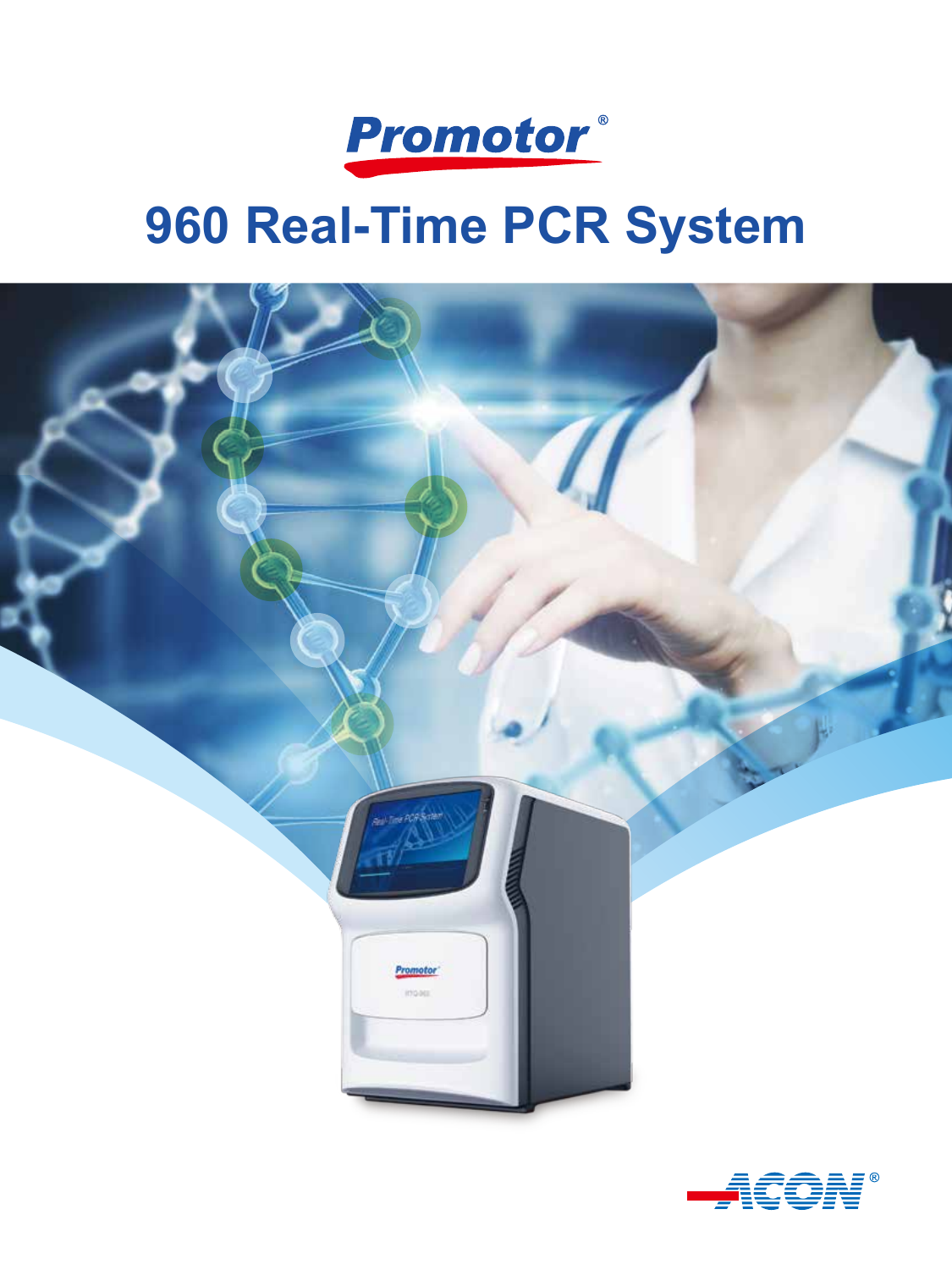

# 960 Real-Time PCR System

### **Features & Benefits**

- Broad dynamic range: 1~1010 copies/mL
- Perform up to 4-target multiple analysis
- Long life LED and sensitive PMT for high-performance results
- No need for ROX reference dye
- No crosstalk between well to well due to special optical system design
- Top signal detection technology to eliminate the influence of floccule or residual magnetic beads in the reaction
- Large color touchscreen and easy-to-use software

# **Applications**



### **Broad dynamic range analysis Genotyping analysis**







### **Melt curve analysis Relative quantitation**

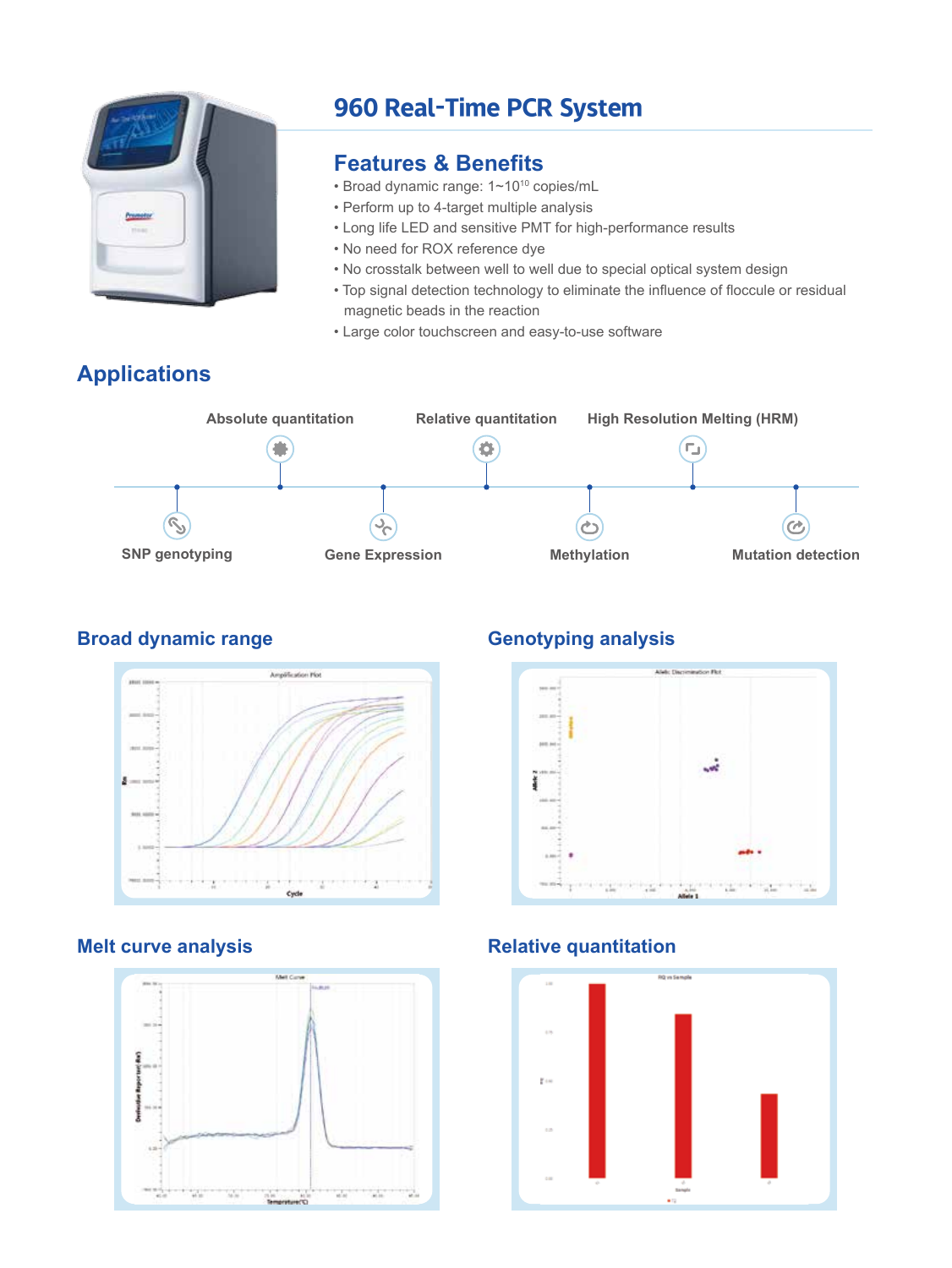# **Specifications**

| <b>Thermal Cycling System</b>     | Peltier-based, 96-well block                                                                                             |
|-----------------------------------|--------------------------------------------------------------------------------------------------------------------------|
| Max Block Ramp Rate               | > 5 °C/s                                                                                                                 |
| Max Block Cooling Rate            | $>$ 4 °C /s                                                                                                              |
| <b>Temperature Range</b>          | $4 - 100 °C$                                                                                                             |
| <b>Temperature Accuracy</b>       | ± 0.1 °C                                                                                                                 |
| Temperature Uniformity (at 55 °C) | ± 0.1 °C                                                                                                                 |
| Channel                           | 4 channels                                                                                                               |
| <b>Compatible Dyes</b>            | Channel 1: FAM, SYBR Green; Channel 2: VIC, HEX, JOE, TET;<br>Channel 3: ROX, Texas Red; Channel 4: CY5                  |
| <b>Additional Dye Available</b>   | Additional dyes within the wavelength range compatible with the filters<br>are supported                                 |
| Multiplex analysis                | Up to 4 targets per well                                                                                                 |
| <b>Compatible Tubes</b>           | • Standard optical 0.2 mL 96-well plates (Semi-skirted, Non-skirted)<br>• 8-strip 0.2 mL tubes<br>• 0.2 mL optical tubes |
| <b>Supported Volumes</b>          | 20 - 100 µL                                                                                                              |
| <b>Optical System</b>             | Long life LED and PMT                                                                                                    |
| <b>Dynamic Range</b>              | $1 - 10^{10}$                                                                                                            |
| Sensitivity                       | Detection of 1 copy of template in a 50 µL reaction                                                                      |
| Applications                      | Comparative Ct, Standard Curve, Relative Standard<br>Curve, Allelic Discrimination                                       |
| Dimensions (w $x$ d $x$ h)        | 340 mm (13.4 in) x 557 mm (21.9 in) x 537 mm (21.2 in)                                                                   |
| Weight                            | 32 kg (70.6 lb)                                                                                                          |

# **Ordering Information**

| <b>Product Name</b>      | <b>Catalog No.</b> | <b>Components</b>                                                                                                |
|--------------------------|--------------------|------------------------------------------------------------------------------------------------------------------|
| 960 Real-Time PCR System | P111-2011          | 960 Real-Time PCR Instrument<br>User Manual and Software Manual<br>Power Cable<br>Software Disk<br>8-strip tubes |
|                          |                    |                                                                                                                  |